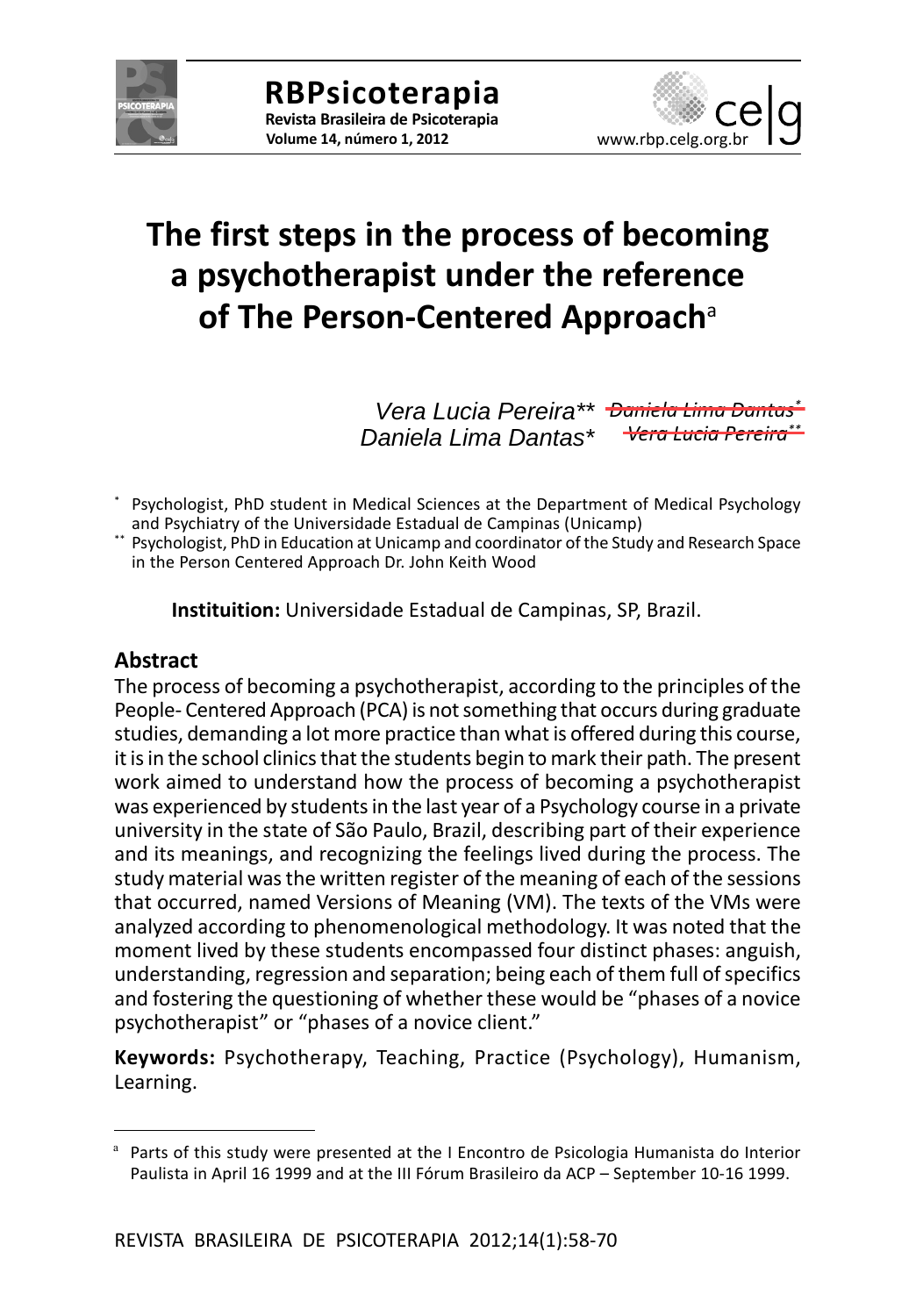### **Introduction**

The activity of psychotherapy is practiced in Brazil mainly by psychologists and physicians. The activities of the first group are inspected and disciplined by the Federal Council of Psychology,<sup>1</sup> a public autarchy, which has specified and qualified psychotherapy as a practice of Psychology only in 2000.<sup>2</sup> However, this activity had been taught in Psychology graduate courses and specialization courses for those already graduated even before this resolution. Up to the first half of the 1990's the teaching of the activity of psychotherapy and the clinical care in Psychology courses contemplated only the psychoanalytic and behavioral references. Since 1992, the movement started by the Federal Psychology Council and Regional Councils for the opening of theory systems, lacking until then in the classrooms,<sup>3</sup> resulted in the Serra Negra Letter<sup>4</sup> and in 1999 new proposals for curriculum guidelines were published, showing a change in direction was evidenced. The 'three forces' of psychology became equally taught in institutions of higher learning, fostering theoretical and methodological diversity in the study of psychological phenomenae.5

In accordance with these new guidelines, many Psychology courses introduced in their curriculums the discipline of Humanistic Psychology – a third force in psychology.<sup>3</sup> By the rule, this theory began to be taught in the first four years of the course, before the exercise of clinical practice in the fourth or fifth, and last, year of the course. The different schools of Humanistic Psychology were presented to Brazilian students, such as the People-Centered Approach (PCA), Gestalt therapy, Psychodrama, among others, providing principles to clinical practice activities (including psychotherapy) as well as supervision in the next to the last or last year of the course.<sup>3</sup>

The People-Centered Approach was instituted by the North-American psychologist Carl Rogers in the early 1940's based on views that defied the theoretical approaches in psychology in effect up to then. Central to it is the notion of a person as an indivisible unit that incorporates all in its surroundings and that possesses its own internal resources for developing.<sup>6</sup> Some of its concepts are essential to understand his theory of personality and consequently the meaning of his therapeutic process*. Organism* is how the totality of the individual is denominated, understood as a bio-psycho-social unit; *self* is the image or idea that an individual has of himself, as a photograph of his identity; and *experience* is the moment of immediate contact with any type of phenomena and the feelings awakened in this experience, even before its awareness (represented, symbolized).7,8 The *present tendency*, internal tendency to development, is the theory's central concept and concerns the inherent tendency that moves all living organisms, including human beings,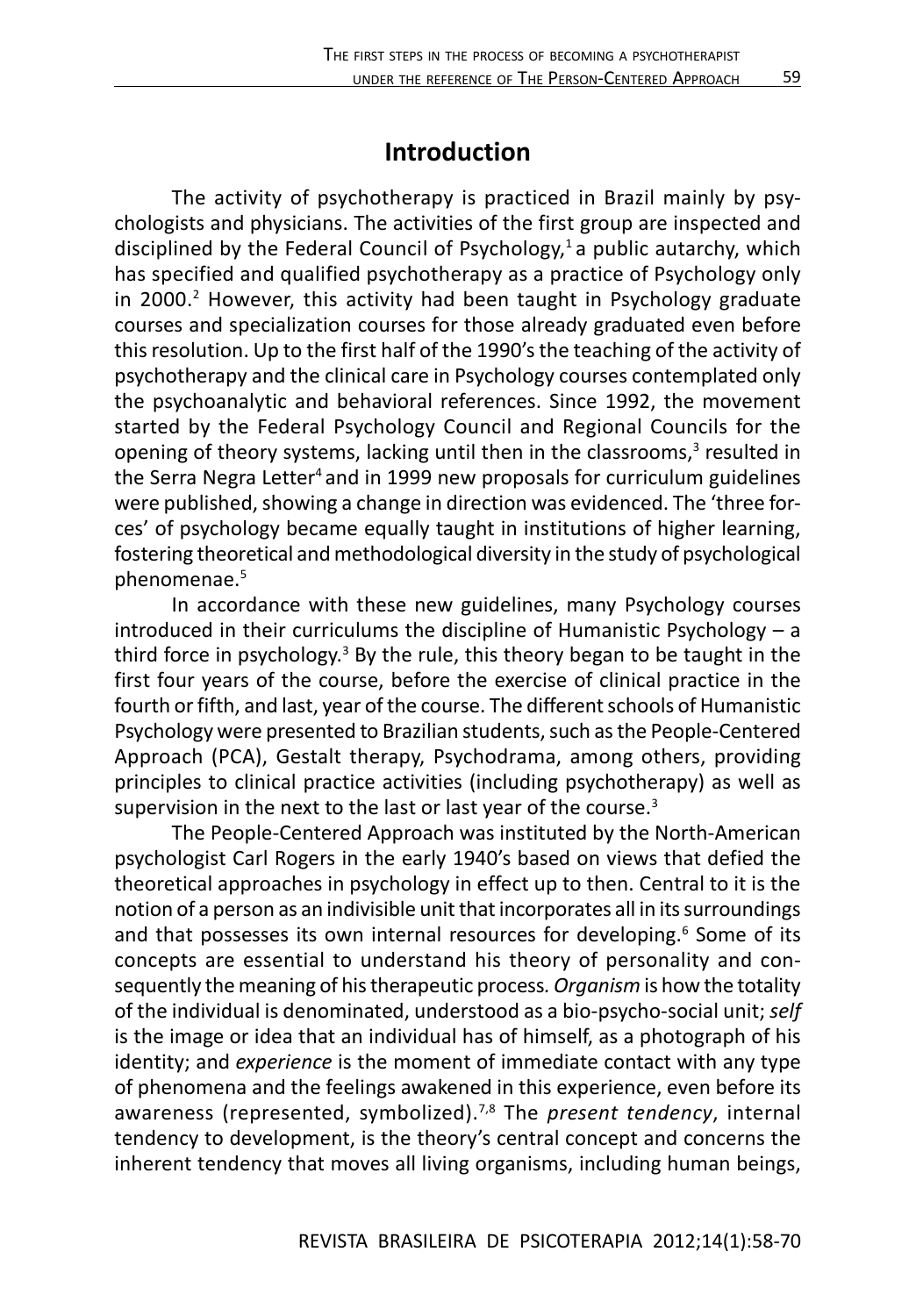in the direction to totality, to the fulfillment of its potentialities, in the way to favor its conservation and enrichment  $7,9$ 

The mobilization that makes an individual look for a psychotherapist's help is invariably caused by the incongruent state they are found in, where self and experience are in disharmony. In the first relationships, when it is often conditionally evaluated, the individual learns that not all that is felt can be expressed, which makes one act and react in determined moments in disagreement with one's own experiences.7 The neurotic behavior is, for example, a manifestation of this state of incongruence.<sup>10</sup> In order for an individual to function in a wholesome manner, the ability to update himself is necessary in a broad and comprehensive way and that his self be in harmony with his experience*.* This is what is expected to be restored in a process of psychotherapy.

The aim of psychotherapy in this view is to create an environment in with a favorable climate for the potential development of the individual's internal growth, which depends on the therapist's attitude in relation to the client. Such attitudes, namely, *congruency, empathic comprehension*, and *unconditional positive acceptance*, should jointly stand out for the establishment of an atmosphere where no threatening tensions exist to the client's self and he can freely express himself, facilitating the exploration of areas of his experience that are unacceptable to the notion he has of himself.<sup>11,12</sup> The state of agreement between experience and self thus starts to be established, and the client starts to function in an authentic, congruent manner.

Becoming a psychotherapist, especially within this approach, takes more than an undergraduate course, where the practice is sometimes confined to one year and the treatment of only one client. Nevertheless, this is the first time that psychology students can develop a clinical procedural task. And it is here that they begin to follow the path to become psychotherapists. The present work sprang from a moment of curriculum transition in psychology course which introduced PCA as a theoretical discipline as well as an internship option in clinical psychology, as well as supervision in this referral. Its objective was to understand how was the process of the students to become psycho-therapists, describing part of their experience and its meanings and recognizing the feelings experienced during the process.

### **Method**

#### **The Learning Context**

During the graduate period the students treat patients in the clinics of the university. Children, adults and adolescents are treated in these spaces, in group or individually, and these treatments are supervised by professors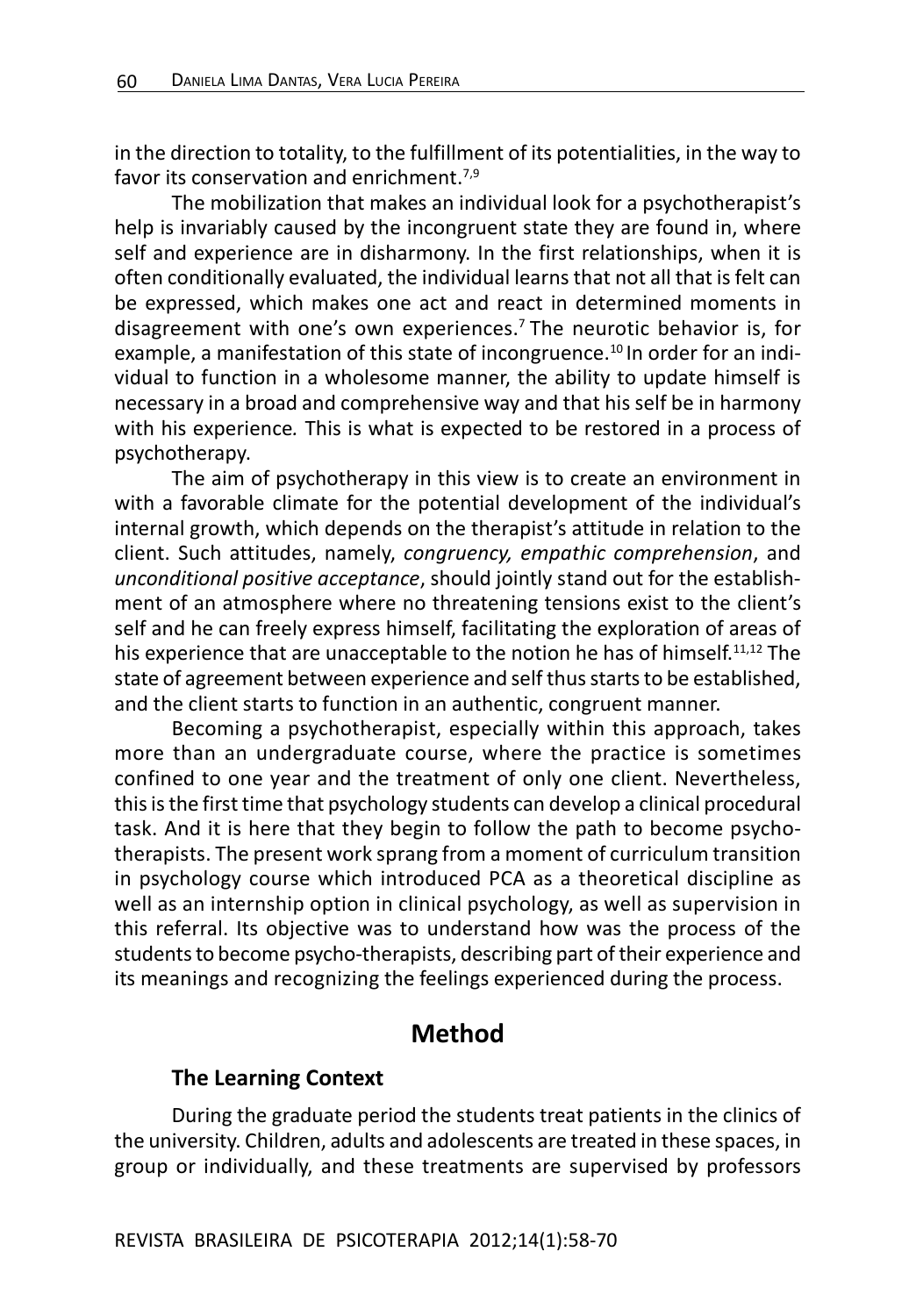assigned to this task, normally in weekly classes with groups of students. The dynamic of this supervision varies according to the professor's theoretical reference, the conditions of the university and the student's choices. The consultations are reported by the students, notes are made by their colleagues and corrections by the supervisor about the conduct of student/psychotherapist and also about the understanding of the emotional functioning of the client.

The data presented here was produced by eight students of the fifth year of the Psychology course in a private university in the state of São Paulo, Brazil. Students that in the initial series of the course had known the psychoanalytical and behavioral references, and that arriving at the fifth year could, with a new curriculum, learn the theory of Humanistic Psychology and on this groundwork start the practical learning activity of the psychotherapist.

In the face of curricular change, the first supervised classes – before starting client care – were centered in broad discussions about the form of care, contract and other specific questions related to this context. The knowledge and the postures that existed and the posture that would be part of a care under the reference of PCA were widely debated. The information about the theory and practice of this approach was new knowledge for them, because the concepts were administrated in a discipline of three class hours/week, parallel to supervision.

In this initial preparation in supervision, a major difference was pointed out between what the students had done in former treatments and what would be solicited in this new stage of clinical psychology: they would turn themselves much more to the understanding of the case, the functioning of the client than to the establishment of a relationship with the same. The experience of these students in client care, at the time, could be summed up to screening, which usually took no more than one session, with the client and a fourth year student and a co-therapist (a classmate), according to the psychoanalytical reference. However, for the fifth year, these students opted for care and supervision within the Humanistic referral – PCA – to "get to know it" as they would say.

#### **Study Material**

In this study the phenomenological instrument of research was the "Versions of Meaning" (VMs). $13,14$  At first, they were not the research instrument, but a register of the sessions conducted by the students. The VMs were born within a group of psychologists that in studying their treatments, came faced with the fact that the notes of the session did not make any sense as a form of study and that questioning themselves then about what made sense to write, concluded that it would be that thing that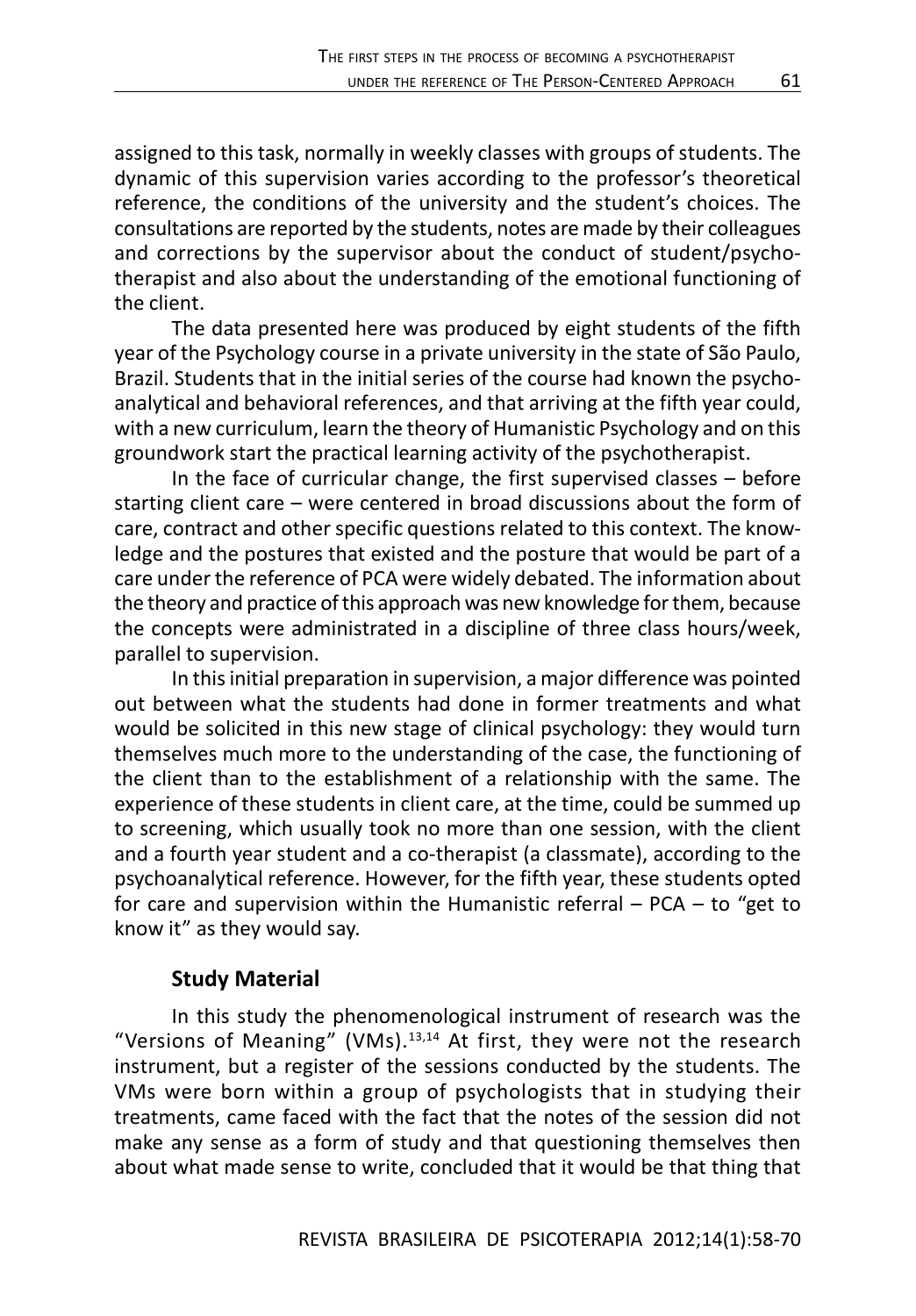came to mind right after the client left, as something that expressed the immediate experience.<sup>13</sup>

The description of this experience can be understood here as a road to articulation between the theory and the practice of psychotherapy in supervision.<sup>15</sup> From the understanding that the essence is in existence,  $16$  the object of description is the return to the things themselves, the starting point of the process to realize and to hold themselves responsible existentially.17

In this way, the sense of VMs for the PCA practitioners is related to one of the conditions for therapeutic change of personality, already mentioned in the introduction of this work, suggested by Rogers $^{12}$ : consistency or authenticity of the therapist in his relation with the client. It is important, in this case, that the therapist would be himself in the relationship, with his experience precisely represented in his self*.* For the novices in PCA, the expression of feelings in itself already represents a potential cure: for the client, that uses the therapeutic setting with this end; and also for the therapist, who, without consciously denying the feelings awakened in the relationship, is able to exercise his professional potential with greater efficiency. What is felt by the psychotherapist is not necessarily expressed to his client, but his register can be used as precious material to be worked on in supervisions or as a research object.

The VMs were registered, then, in a free and spontaneous report, expressing the immediate experience of the students, which were read and discussed in supervision. The students sometimes addressed these reports to themselves and to the relationship with the client, and sometimes to the client, "to understand the case" (according to the difference already reported). At the end of each of the two semesters they handed in the writings of all their VMs, which were read together as an interesting study material, with all in agreement, for understanding the practical learning of the psychotherapist.<sup>2</sup>

#### **The Analysis Procedure**

The analysis of each of the VM texts was done according to the steps of phenomenological analysis suggested by the creator of the instrument,  $13,14,18$ as well as by the authors that work with the analysis of the depositions.<sup>19</sup>

- 1. The VMs were grouped by student, in the sequence they were written, from the first to the last session.
- 2. All the VMs of each student were read to capture the overall experience of the process experienced by the student in question in his relationship with his client.

**b** The written authorization of each one was duly signed.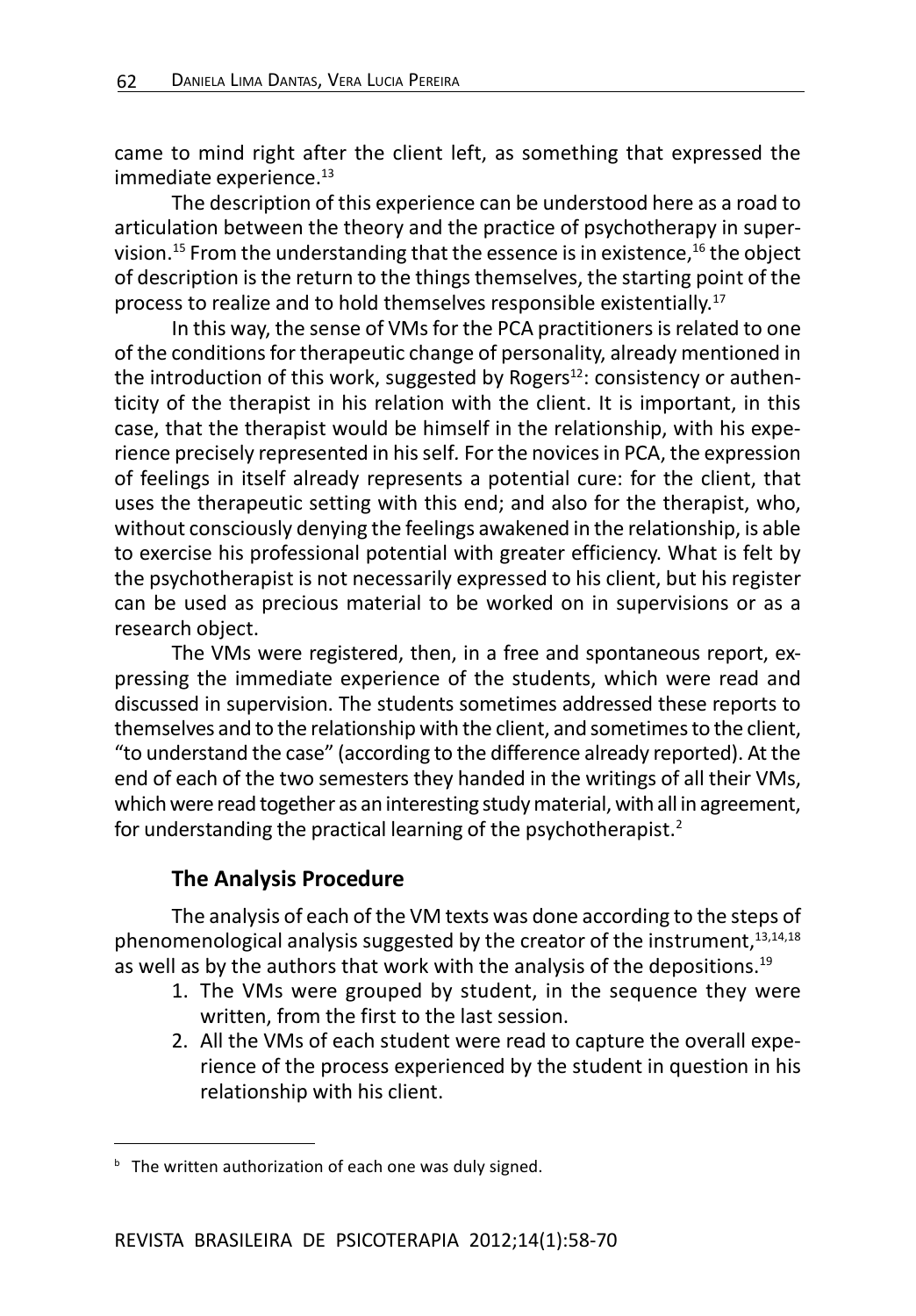- 3. On the side of each VM text the meanings understood from what was expressed by the student were appointed.
- 4. The reading of these meanings was done  $(3<sup>rd</sup>$  step) in order to understand what was the process experienced by this student with his client.

Steps 1-4 were repeated with the VMs of the 8 students. After achieving an understanding of the processes of all, the next step was:

5. Description of the four phases comprised in the process of these students to become psychotherapists.

## **Results**

The VMs of each student registered a process with beginning, middle and end. The perception of the same was clearer with the VMs whose texts expressed more meanings of the student and his relationship with the client than those that expressed the "case," even though it could also be perceived. Four phases were perceived together with passages from the VMs (identified by VM followed by the number of the session it belongs to and the letter T followed by the number indicating from which therapist is the VM) in order to illustrate the understanding of the process lived by students in their first psychotherapeutic care.

**First Phase –** This is a phase of **anguish** for the psychotherapist with feelings of powerlessness in face of a complaint, at the solicitation of the client: *I felt impotent. She transmits to me at the same time a lot of hate, and a lot of* suffering... While she spoke, I thought: what could I do for her? (VM1/T1). Besides the feeling of confusion and the hope that the same would be resolved during the supervision: *At the end of this session I'm feeling totally confused, I wasn't able to make a contract with the client. I don't have any words, only that I am very scared, I hope that in the supervision I can be consoled, that I have a direction to follow* (VM1/T2).

Anguish and anxiety mix themselves to a self-perception of an availability to be with a client, although a certain dread on facing him: […] *I felt anguish with her story and a necessity to be able to help her* (VM1/T3) and *I am very anxious and the tardiness of my client makes me more anxious and unquiet. Even with the anxiety I'm betting a lot on this case.* (VM1/T8).

**Second Phase –** A phase of building a **comprehension** of the psychotherapist in which a feeling of relief is present for the understanding obtained: *I perceive a path to understanding that gave me relief, I feel the difficulty of the client, but I don't feel incapable; on the contrary, this motivates me to help him* (VM6/T3) and *I feel completely alleviated in being able to understand what the client brought, and the meaning that this has in his life*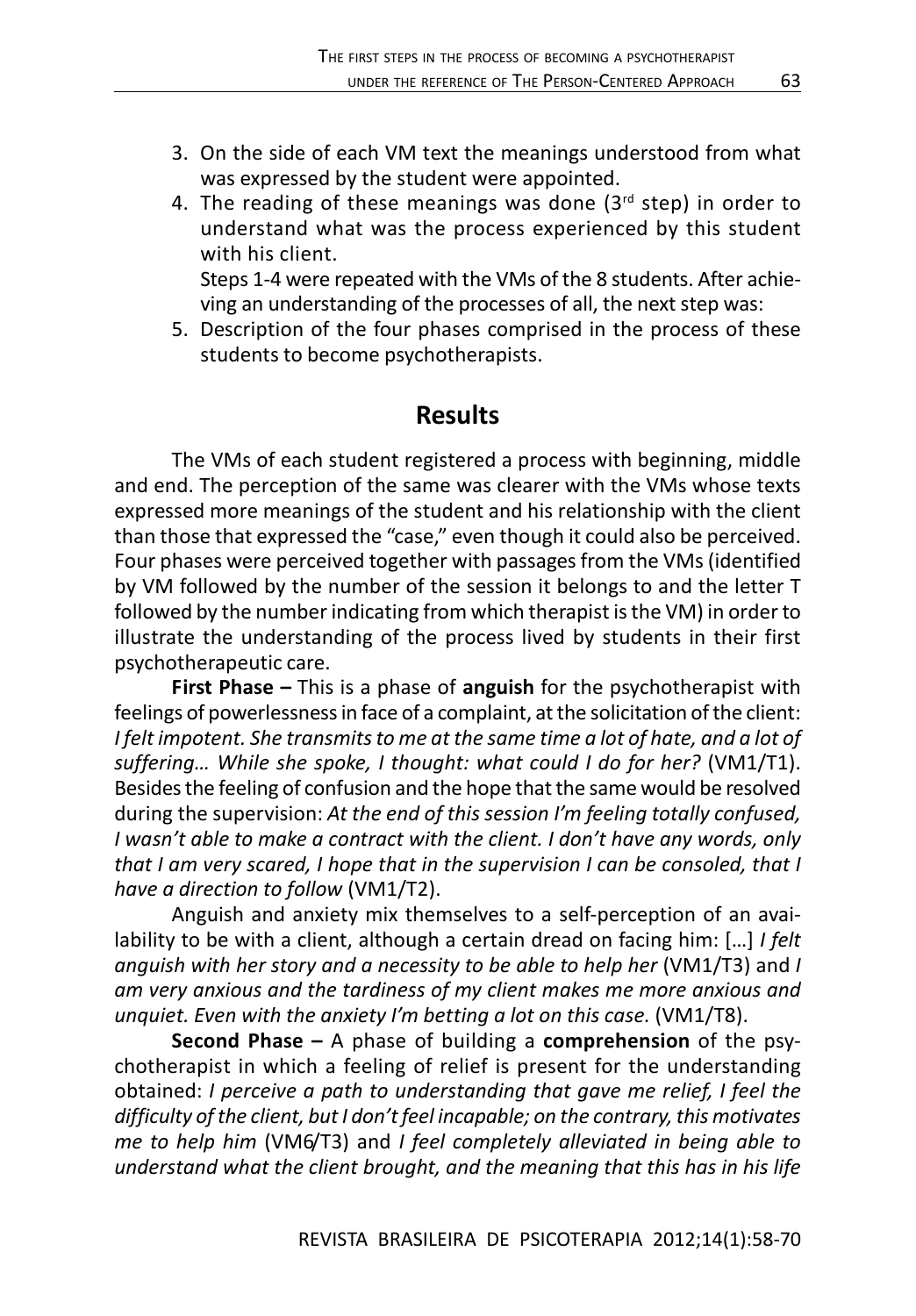(VM8/T3). The relief provokes in the psychotherapist a feeling of well-being making him more available: *I was in good humor in this session, understanding the client, which made me feel good* (VM7/T3).

By the tranquility and well-being reached it is possible for this psychotherapist to "receive" or learn something with her client :[…] *A feeling that made me reflect, that all of us have our own answers and that many times we need* someone (therapist) *to perceive them* (VM2/T4 – 2nd client).

The respect for the client also appears to increase as the fruit of this same tranquility and availability: *I felt really good with the session today; by the simple fact of knowing that it is difficult to talk, but that he wants to be able to* (VM4/T6). And the role of the psychotherapist is also more clearly perceived, being less difficult for the student to be a facilitator: *I felt very calm during the session, able to listen to the client* (VM4/T7) and *Even though it is difficult, I feel good with the case, it will be a very interesting challenge…* (VM3/T2).

**Third Phase –** This is the phase in which psychotherapist senses a process of **retrocession.** The psychotherapist seems disappointed that the client does not "evolve linearly" and various feelings at each one of the obstacles lived become present. Facing the absences of the client elicits sadness in the psychotherapist: *I was so sad, because the patient didn't come, I wanted to take care of him so much and know how he is and how he got on without the sessions* (VM7/T8). Then the fear that the client interrupts the process emerges*: I hope not to be abandoned again, now that it was getting good* (VM7/T1).

The feelings of confusion and anguish return to devastate the psychotherapist faced with the fear that the client "regresses instead of progressing," and that the retrocession will be dual: *At the start of the session I was feeling very good. Then when the client started to speak I felt confused, because I thought we had progressed in the previous session* […] *in this session she brought the initial complaint, and this made me think that instead of progressing, we regressed* (VM3/T7).

At this moment a wish to understand the client becomes imperative: *The client is not well and this worries me, I wanted to be able to understand him better at this moment* (VM12/T3) and *I'm distressed, don't know what to say to the client and I feel that he's asking me something* (VM13/T3) and *I'm not able to understand. Today [the client] remained silent, it's been a long time that this hadn't happened…* (VS8/T6). This desire is followed by a new fear: the evaluation of the client as to the therapist's capacity to help him: […] *I also feel questioned about my competence*…(VM4/T1) and *Today a session left me tired, but worried, because I felt that I had a lot to say, but wasn't able to* (VM10/T6).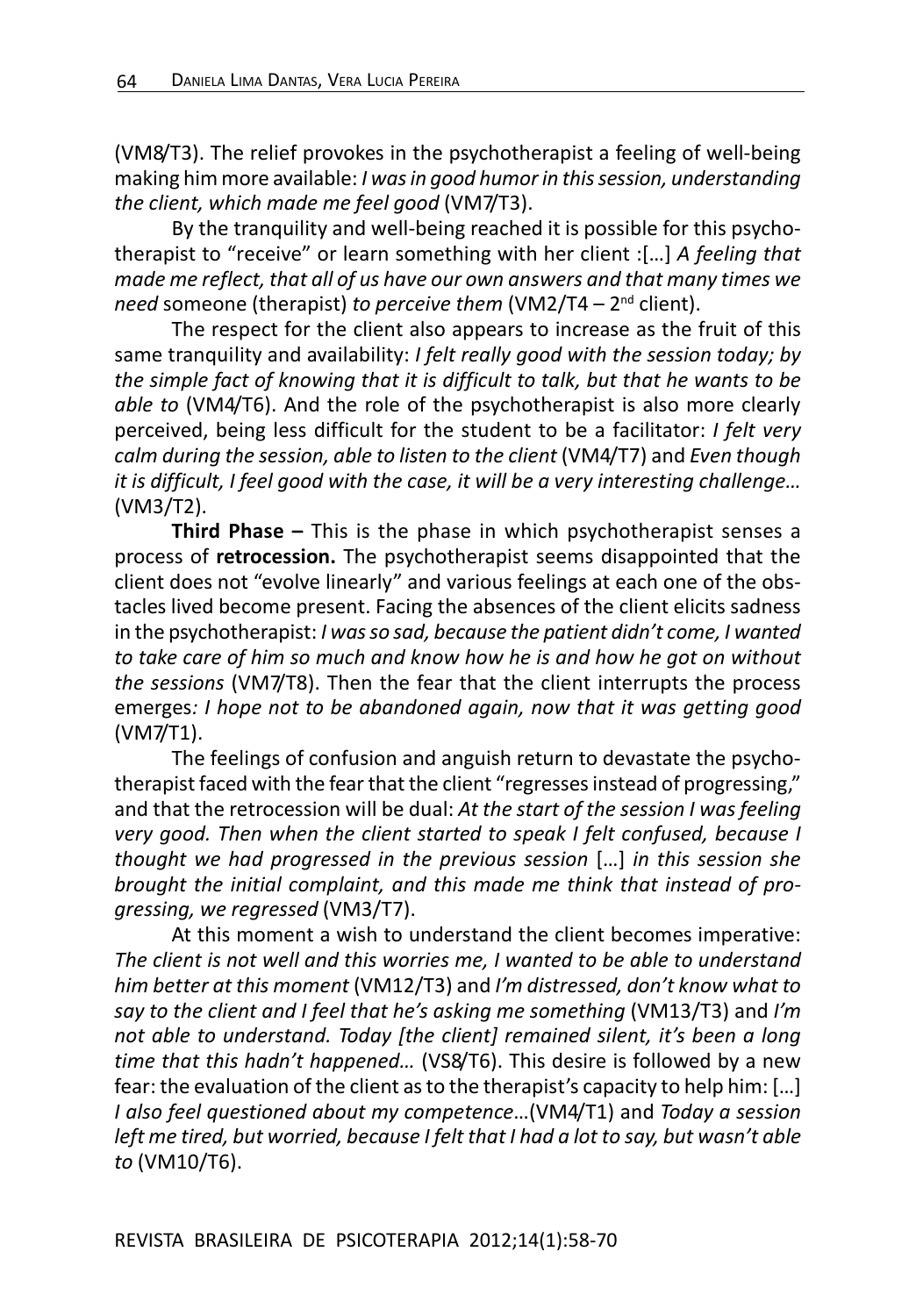**Fourth Phase** – It is the phase of **separation**. There is, in the case of psychotherapist/students, an imminent disconnection. The final process of both occurs by the end of the course. There is a feeling of happiness in reporting improvements and the growth of the client: *I feel very calm and secure. The client wasn't able to get me off balance, I was able to understand and respect his feelings without losing my calm* (VM5/T7). In addition, there is the sadness of separation that is accompanied by the realization of their own progress in learning: *In this session I felt calm and secure, but a little sad for it being the next to last* (VM8/T7) and *I'm feeling distressed, not wanting a farewell, but I managed to be fine during the session* (VM9/T7) and *It was a session with a spontaneous beginning, as it always was, until I realized, this was difficult, I became really emotional, at the same time that I felt my importance. I lived my impotence of separation, I'm still shaken (*VM20/T3).

The psychotherapist also realizes that which the client conquered: *I was happy to see that he became conscious of certain attitudes he had to flee from other people, it's a progress* (VM15/T6) and fearful of what awaits: *This session touched me deeply, I became anxious by the possibilities that could be arising about the manner of thinking of the client* (VM16/T3).

It is a phase marked by the evaluation of the process with the client and the very process of life: *The client is feeling that he's going to be alone, without a psychologist, maybe it's because of this that [the theme of] "death" would be so intense. I finally feel that I was important for her. She also was important for me; the separation is mutual, in all ways I am also going to separate from all my colleagues, professors, the anguish of exams, of grades, happy times, sad times. I'm going to start a new moment, in the middle of racing around, we don't stop to think, to think of this separation. I hope that the client will be treated next year, I hope that someone takes interest in her* (VM18/T2) and marked by growth: […] *I know that I fulfilled my part in his growth and he in my professional growth. It was a great lesson…Today I understand very well their silences* (VM16/T6).

### **Discussion**

The reactions of fear and powerlessness that permeate the first phase establish themselves in a climate of anguish and threat once they point to the "uncertainty of satisfaction in a meeting with the unknown" ( $p.14$ )<sup>20</sup>. These feelings can equally be connected to the loss of an ideal present in the imagination of the psychotherapist, under the form of a meeting between a suffering patient looking for help and a psychologist that will know how to help him and accompany him in this suffering<sup>21</sup> – a meeting of success that will not confirm itself in these first sessions; therefore, the therapist has to confront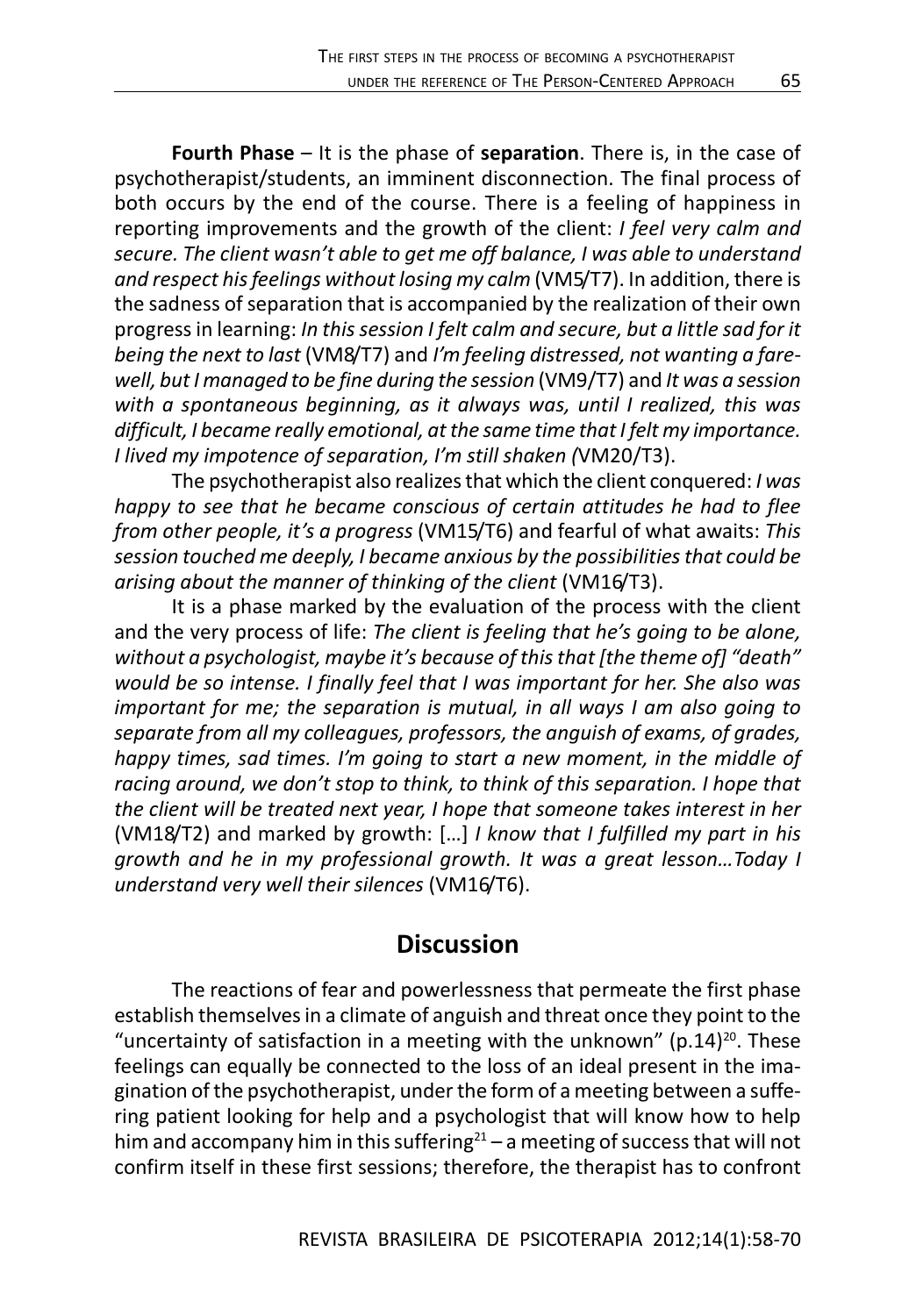the real lived experience, different from what was imagined. It is the moment in which the psychotherapist is displaced from a secure situation and exposes himself to the frustrations at the same time showing himself available for the new,<sup>20</sup> because he counts with the security of a supervision (supervisor and colleagues).

Simultaneously, these reactions can be connected to the belief that the theory obtained until then will be the supreme habilitation, and that the psychotherapist will have a theoretical knowledge to be told to the client which will eventually materialize in a speech for a still supposed cliente.<sup>21</sup>

The second phase appears to characterize the development of empathy. It occurs when the student starts to listen to the client, which allows him to put himself in his place, "as if he were" the client, as pointed out by Rogers.<sup>22</sup> The psychotherapist can then go back to the client's world. This does not occur integrally, but it is the beginning; for the psychotherapist involvement with the client is stronger, which is of vital importance for his growth, as stated by Rogers ( $p186$ )<sup>10</sup>: "the more a therapist perceives the client as a person the more a client learns about himself as a person and not as an object."

It is possible that the understanding the psychotherapist perceives to construct in the relationship with her client also pervades the intellectual knowledge. In other words, this may be a moment in which theoretical aspects learned during the course overlap in an experiential understanding of the functioning of the person, a unique experience that the activity of psychotherapy provides.<sup>23</sup>

In the third phase, marked by the sensation of retrocession, a break of the illusion of a linear progress occurs. It is as if the psychotherapist considered that, since he understands his client better (second phase), all should go along better and the absence of the client or the report that his complaint still persists, not having vanished like magic, is considered as retrocession by the psychotherapists. He feels disappointed with himself or with the client or with both. The psychotherapist goes from "the belief of total possibility to the doubt of any possibility"  $(p.114)^{21}$ .

The retrocession felt here can be understood also in relation to that reported in the second phase. The learning was seen there as circular, interlinking theory and life experience. But this learning is still very recent in the face of sadness and, because of the fear of losing the client, it recedes and returns to linear thought, so present in the former years of the course: the safety of the familiar place that, again by the availability of this psychotherapist, yields space and permits it to move forward a little more.

The fourth phase is characterized not only by separation of the fact that is happening between psychotherapist and client, but also by the separation – differentiation – between the two. The client's malaise is not perceived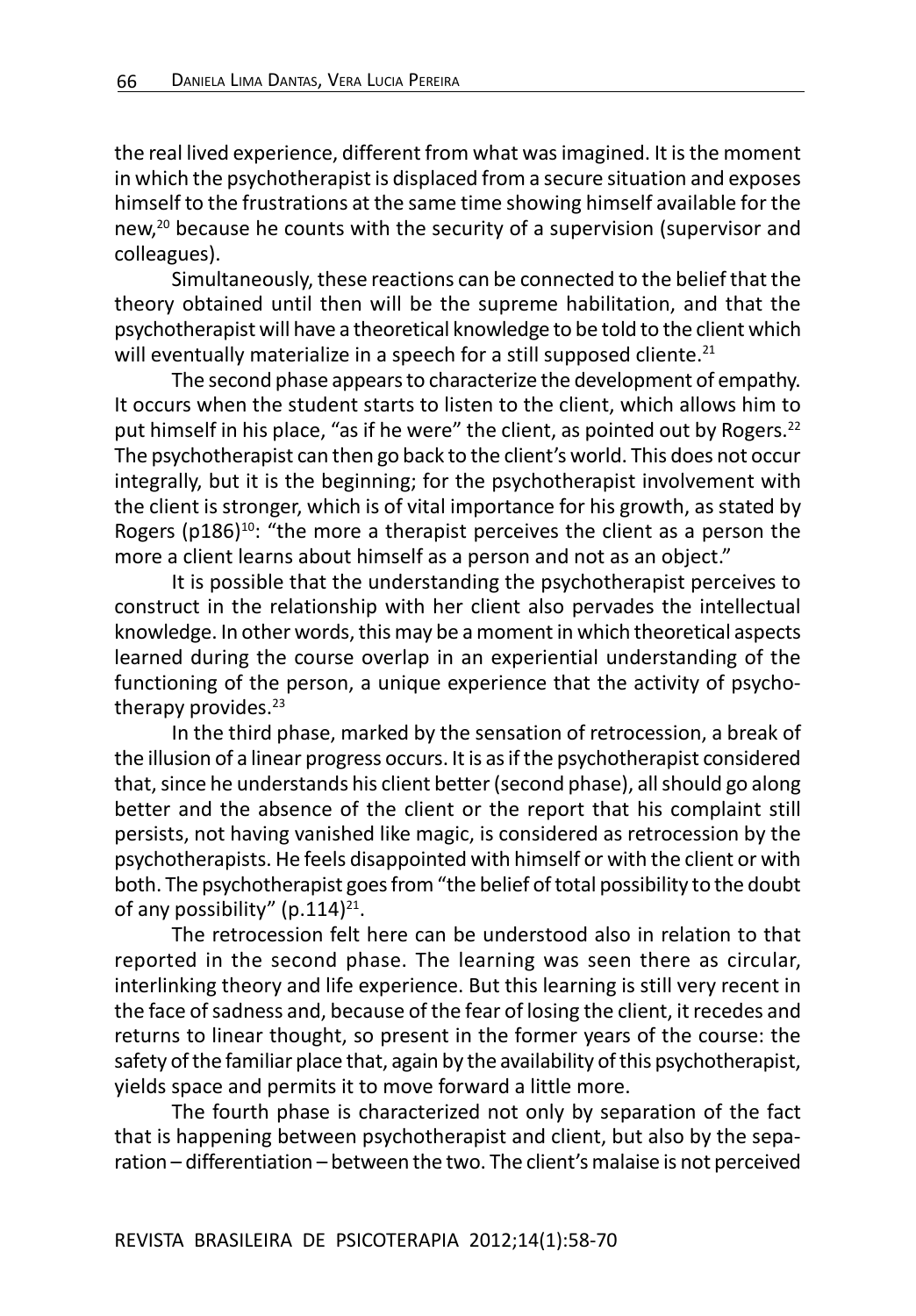as a "flaw" of the psychotherapist anymore, it does not anguish him so much now, *"doesn't get him off balance*,*"* even though it mobilizes him to keep available to the client. There is a perception of two people in envelopment, being that they are not indifferent anymore, which makes it possible to see improvements in the client that could have occurred in the third phase, but were not perceived by the psychotherapist. He shows that he has overcome or minimized in this phase his insecurity and seems to accept it as a "real but painful factor" (p.13).<sup>23</sup> It is in this phase that the student perceives his work, his growth. This life experience is contemplated with the experience of a therapeutic process as an experiential flow, which indeed it is.10

### **Final Considerations**

The first phase, marked by confusion and powerlessness and full of habitual feelings to face new things in everyday life, $24$  appears to increase the novice psychotherapist's focus on his own person, in his necessities more than those of the client, as if the client did not still exist for him as a person, only as an enigma. So, in the beginning there is not an installation of a true therapeutic relationship, a factor that can bring about the damages that this reaction can cause to the process of the client. Nevertheless, it is the supposition for the activity of a psychotherapist in any referential, and also in PCA, that this will not be harmful if it is perceived, made conscious and elaborated by the psychotherapist and accordingly corrected, which in turn would allow him to be conscious of himself as a person and professional with his fears and anguishes.8,23,25 So this could facilitate his perceiving the person of the other also with their fears and anguishes.<sup>23</sup> In this study these reactions appear not to have interfered in the listening of the psychotherapists, since they went forward to the following phases. The often referred problem of a therapist, in dealing with his client's problems, facing problems that are familiar to his own23 was also absent from the reports.

The study raises still other questionings as to the phases of a psychotherapist's development. The short time of students' practice as psychotherapists (one year, the fourth and final year), may have limited the findings of the study, and it is possible that in longer processes, more phases would emerge. Further research could provide a wider contribution to this question and perhaps answer if the phases registered here are exclusive to novice psychotherapists or if they are present in the process of all psychotherapists in contact with a new client. In this case they would be less "phases of a novice psychotherapist", and more "phases with a novice client."

Finally, the importance of theoretical knowledge is noteworthy as well as the implications of the person of the psychotherapist for this activity. The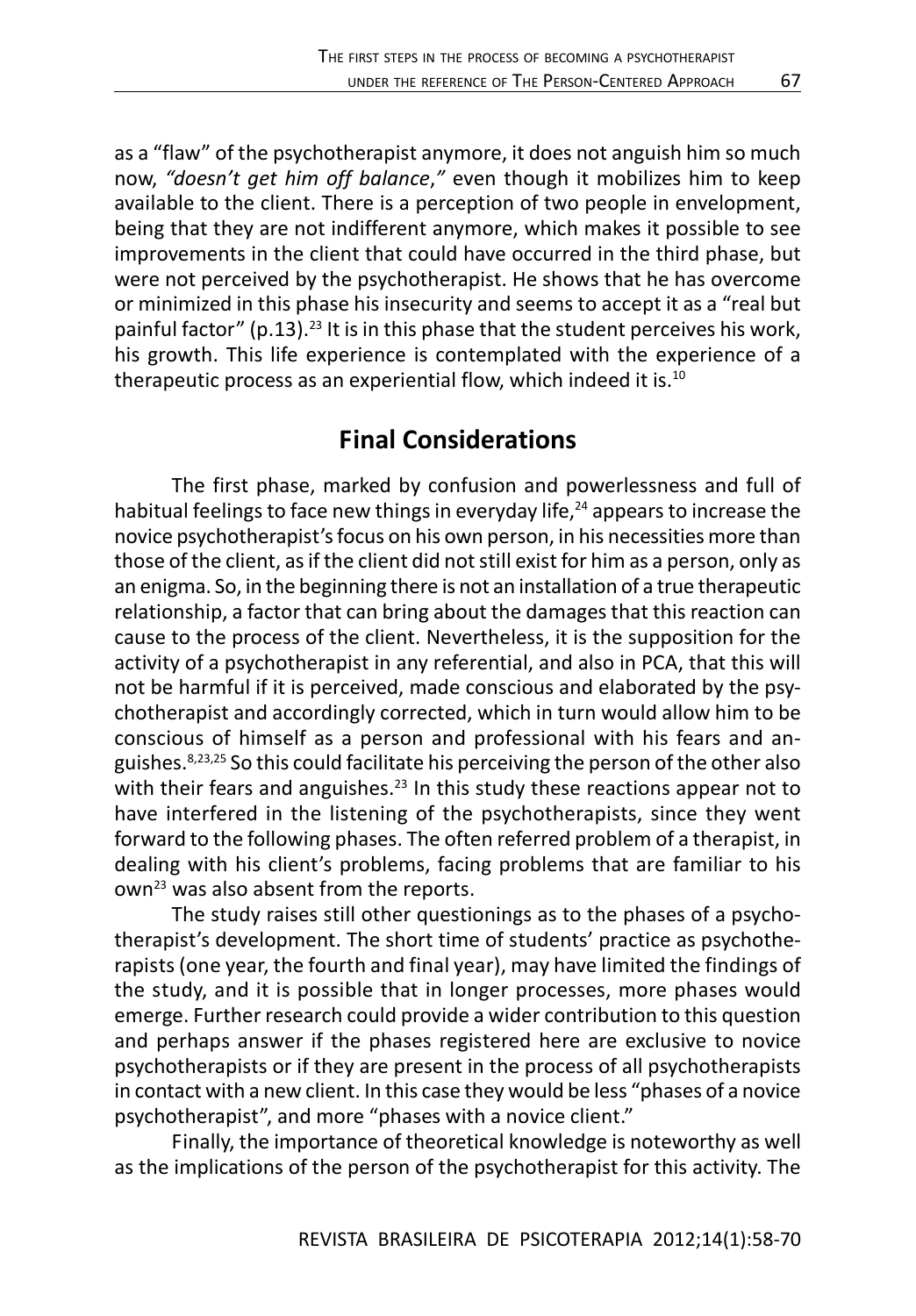learning of the three great theoretical references in Psychology, an opening arrived at after almost fifty years of the profession in Brazil, ought to provide students with a greater range of views and tools to deal with their clients. The theories taught ought to enable students to recognize their own conception of human being and understand it in terms of psychological currents with an according choice of theoretical framework. Psychotherapists could then build their professional paths in their own way. An equally necessary experience is the therapist's own psychotherapy, of absolute importance in constructing the tripod for the forming of a psychotherapist: theoretical knowledge, technical management (including supervision) and self-understanding.<sup>26</sup> In the end, to be a psychologist is to have the freedom in sustaining one's own feelings at the same time that one becomes a professional: "it is a proposal of a life style, of ways to be"  $(p.163).^{27}$ 

### **Collaborators**

VL Alves is responsible for conception, protraction, analysis of data and drawing up of the article. DD Lima is responsible for the drawing up and critical revision of the article.

# **Acknowledgements**

We would like to thank Prof. Dr. Nilton Julio de Faria for his generous information about the accuracy of the data of the different curriculum guidelines of the courses of psychology.

## **References**

- 1. Conselho Federal de Psicologia. Histórico. Acessível em http:// www.pol.org.br/pol/cms/pol/sistema\_conselhos/historico.html
- 2. Conselho Federal de Psicologia. Resolução CFP nº 010/2000. Acessível em http://www.pol.org.br/pol/cms/pol/legislacao/resolucao/
- 3. Faria NJ. O ensino da Gestalt-terapia em cursos de graduação em psicologia. Trabalho apresentado no Encontro Nacional de Gestalt-Terapia e X Congresso Brasileiro da Abordagem Gestáltica. 2011; set 7-10; São Pedro, SP.
- 4. Associação Brasileira de Ensino de Psicologia. Formação. Acessível em http://www.abepsi.org.br/portal/wp-content/uploads/2011/07/1992 cartadeserranegra.pdf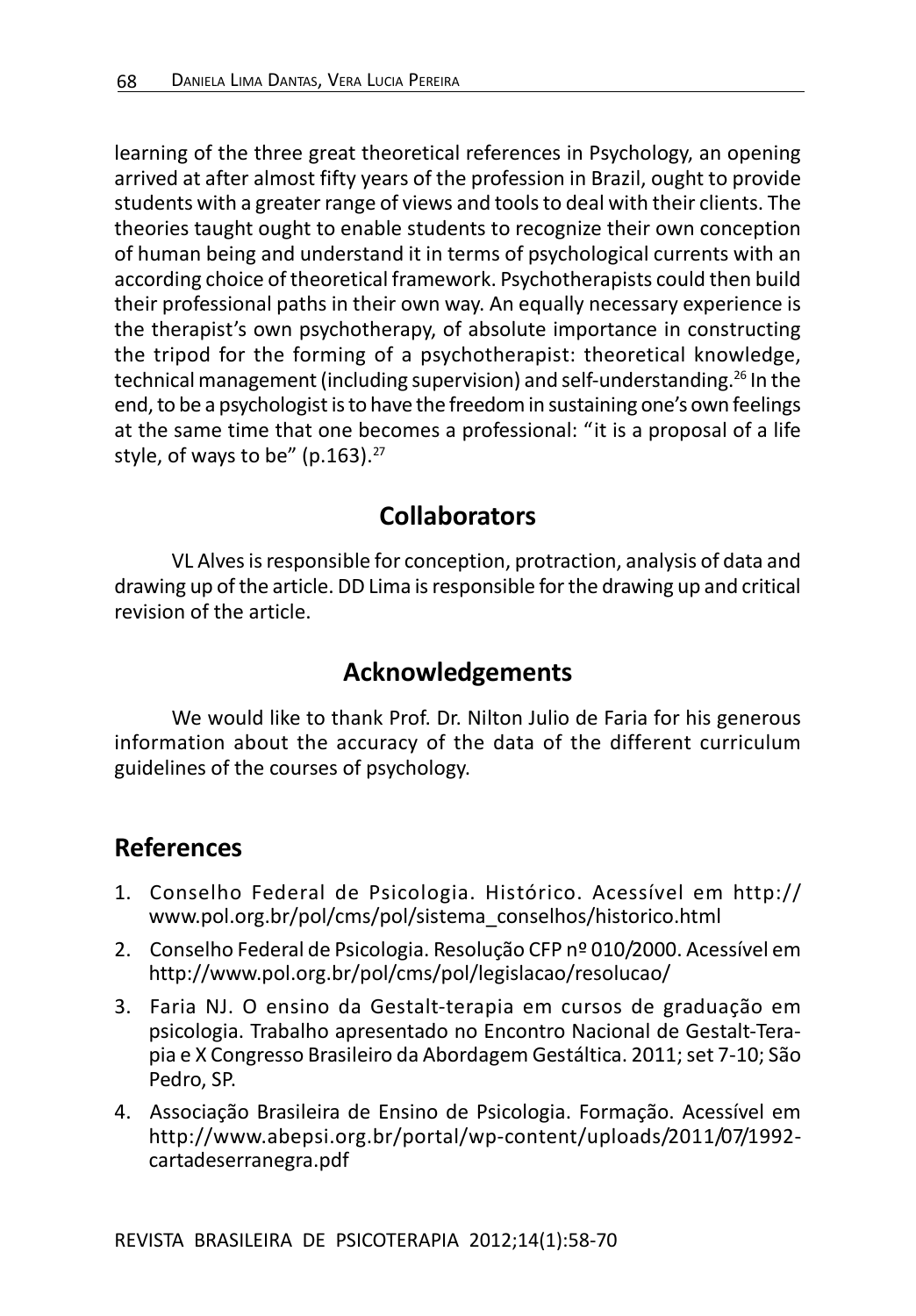- 5. Associação Brasileira de Ensino de Psicologia. Formação. Acessível em http://www.abepsi.org.br/portal/wp-content/uploads/2011/07/1999 diretrizescurricularesparaoscursosdepsicologia2versao.pdf
- 6. Moreira V. Psicoterapia centrada na pessoa e fenomenologia. Psicologia Teoria e Pesquisa. 1993; 9(1):157-72.
- 7. Rogers CR. Psicoterapia e relações humanas. Belo Horizonte: Interlivros; 1977. Vol.1.
- 8. Rogers CR. Terapia centrada no cliente. São Paulo: Martins Fontes; 1992.
- 9. Rogers CR. Um jeito de ser. São Paulo: EPU; 1983.
- 10. Rogers, CR. Tornar-se Pessoa. São Paulo: Martins Fontes; 1985.
- 11. Porto PJL. Tendência atualizante, funcionamento ótimo e filosofia da vontade. Trabalho apresentado no 1º Fórum Brasileiro da ACP; 1996; 28 de abril a 05 de maio; Rio de Janeiro – RJ.
- 12. Wood JK. Abordagem centrada na pessoa. Vitória: EDUFES; 1997.
- 13. Amatuzzi MM. et al. O Sentido que faz Sentido: Uma Pesquisa Fenomenológica no Processo Terapêutico. Psicologia: Teoria e Pesquisa. 1991;7(1):1-12.
- 14. Amatuzzi MM. O uso da Versão de Sentido na Formação e Pesquisa em Psicologia. In Carvalho, RM. Repensando a Formação do Psicólogo: Da Informação à Descoberta. Coletâneas da ANPEPP; 1996a;1(9):11-24.
- 15. Moreira V. Supervisión en psicoterapia: un enfoque fenomenológico existencial. Revista Terapia Psicológica. 1997;6(4):93-9.
- 16. Merleau-Ponty M. Phénomenologie de La percepción. Paris: Gallimard; 1945.
- 17. Moreira V, Sabóia A, Beco L, Soares S. Psicoterapia fenomenológicoexistencial: aspectos de la práctica clínica con base en las competencias. Psykhe. 1995;(4):121-9.
- 18. Amatuzzi MM. Apontamentos Acerca da Pesquisa Fenomenológica. Estudos de Psicologia, Campinas. 1996b;13(1):5-10.
- 19. Forghieri Y C. Psicologia Fenomenológica. Fundamentos, método e Pesquisas. São Paulo: Pioneira; 1993.
- 20. Trigo SN. Características psicológicas do professor de psicologia e a formação de psicólogos [dissertação] São Paulo, Universidade Paulista; 1997.
- 21. Taralli I. O baile da angústia [Dissertação]. São Paulo, Universidade Paulista; 1997.
- 22. Rogers CR, Rosemberg R. A pessoa como centro. São Paulo: EPU; 1977.